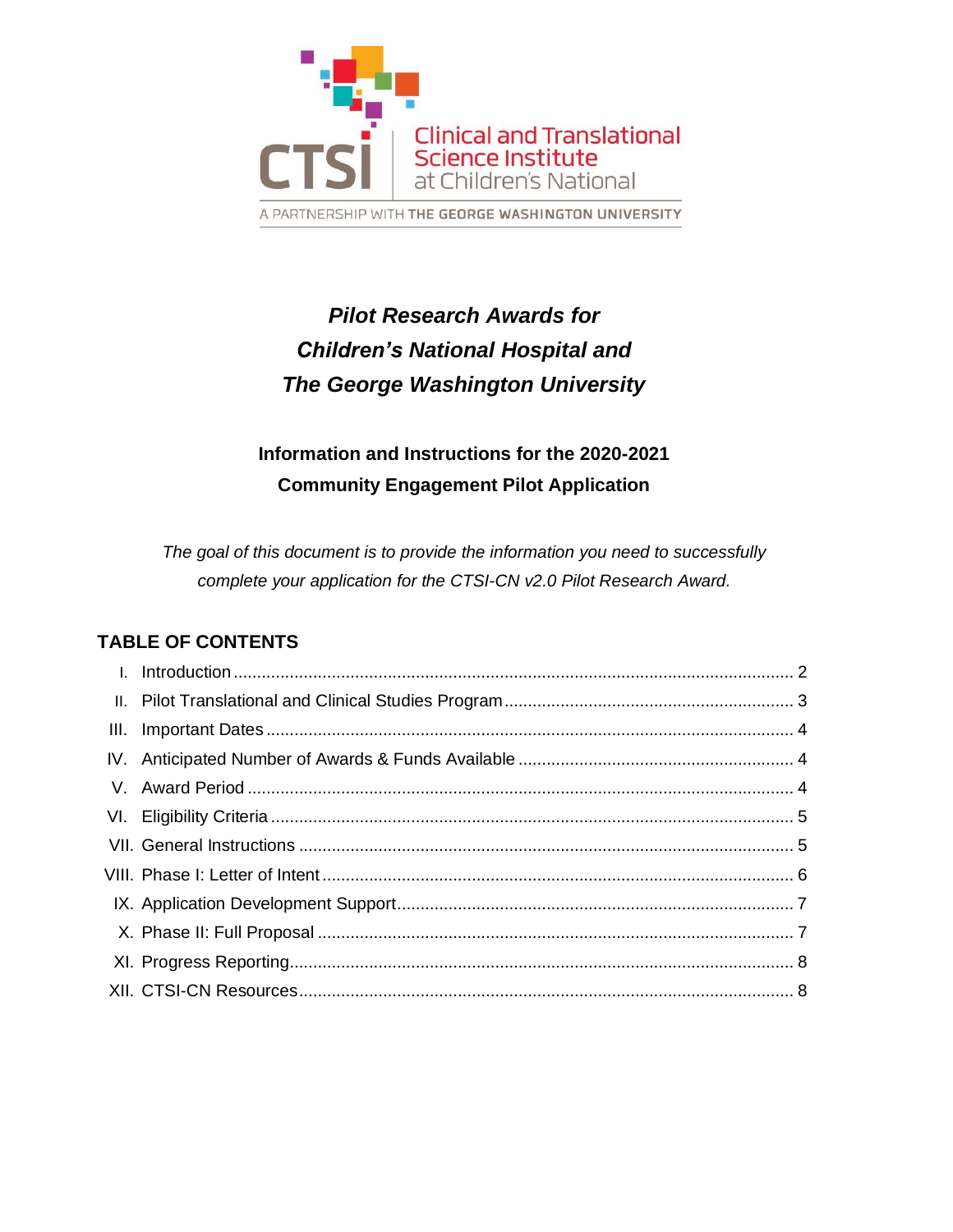## **I. INTRODUCTION**

#### **National Center for Advancing Translational Sciences**

The [National Center for Advancing Translational Sciences](https://ncats.nih.gov/) (NCATS) was officially established in fiscal year 2012 to focus on the translation of science and discovery into clinical practice and improved health outcomes. NCATS defines translational research broadly to include the early steps necessary to develop new therapeutics, devices, and diagnostics from basic discoveries, the steps necessary to establish real world efficacy, and the research needed to improve the practical implementation and dissemination of improved approaches to care. The mission of NCATS includes strengthening the entire spectrum of translational research as defined below.

- **BASIC RESEARCH:** Scientific exploration that can reveal fundamental mechanisms of biology, disease, or behavior. Every stage of the translational research spectrum builds upon and informs basic research.
- **PRE-CLINICAL RESEARCH:** Pre-clinical research connects the basic science of disease with human medicine. During this stage, scientists develop model interventions to further understand the basis of a disease or disorder and find ways to treat it.
- **CLINICAL RESEARCH:** Clinical research includes studies to better understand a disease in humans and relate this knowledge to findings in cell or animal models; testing and refinement of new technologies in people; testing of interventions for safety and effectiveness in those with or without disease; behavioral and observational studies; and outcomes and health services research.
- **CLINICAL IMPLEMENTATION:** Adoption of interventions that have been demonstrated to be useful in a research environment into routine clinical care for the general population.
- **PUBLIC HEALTH:** Study of health outcomes at the population level to determine the effects of diseases and efforts to prevent, diagnose, and treat them. Findings help guide scientists working to assess the effects of current interventions and to develop new ones.

To achieve its mission, NCATS established The Clinical and Translational Science Award [\(CTSA\) Program.](https://ctsa.ncats.nih.gov/) The CTSA Program supports a national network of medical research institutions – called hubs – that work locally, regionally, and nationally to improve the translational research process to get more treatments to more patients more quickly by catalyzing innovation in training, research tools, and processes. The CTSA program hubs make up the **CTSA Consortium**.

#### **Clinical and Translational Science Institute at Children's National v2.0**

The Clinical and [Translational](https://www.ctsicn.org/) Science Institute at Children's National (CTSI-CN) was established in 2010 as a collaboration between Children's National Hospital (CNH) and our academic partner, The George Washington University (GW). While Children's National researchers focus on pediatrics issues, the CTSI-CN does **not** focus exclusively on pediatrics.

The vision of CTSI-CN v2.0 is to promote innovations that speed the translation of research into improved child, family, and community health.

To realize this vision, the CTSI-CN v2.0 serves as a catalyst for clinical and translational research (CTR) by focusing on four major themes:

- Improving child, family, and community health, particularly for under-served populations;
- Developing novel treatment strategies for rare genetic diseases;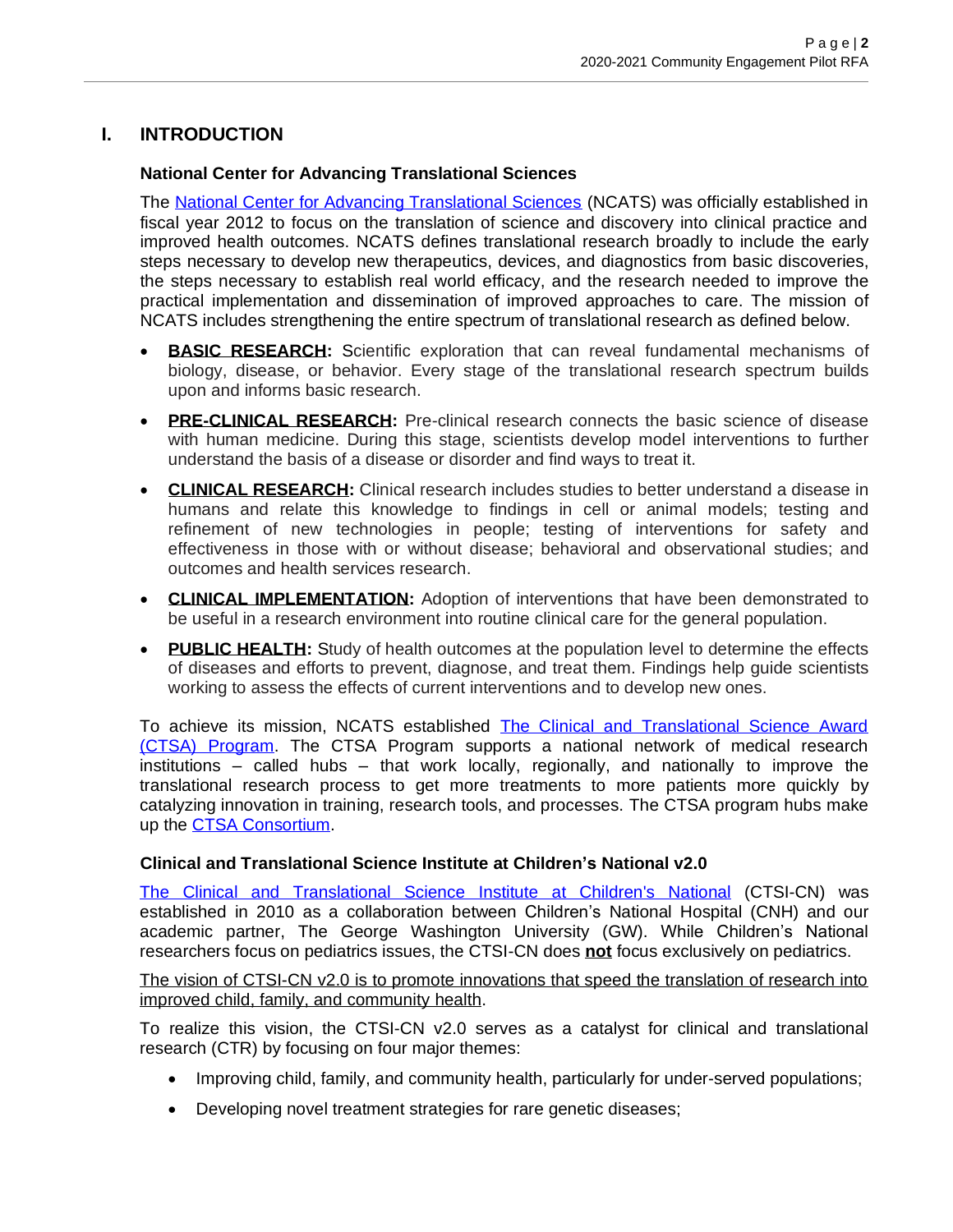- Designing new devices for pediatric care; and
- Characterizing disease and disorders along the lifespan.

#### **II. PILOT TRANSLATIONAL AND CLINICAL STUDIES PROGRAM**

The CTSI-CN Pilot Translational and Clinical Studies Program (PTC) offers three distinct awards for pilot funding on an annual basis. Research supported through this mechanism should provide critical preliminary data to support an extramural research application within two years of the completion of this award.

CTSI-CN funds any impactful research, not just that which focuses on pediatric populations. Please visit the CTSI-CN website for a list of [prior pilot awards.](https://ctsicn.org/awardedprojects)

#### **Community Engagement Pilot Program**

The CTSI-CN Community Engagement Pilot Program will fund early-stage research projects that utilize researcher-community partnerships to study health disparities among children and adults in the DC region. The program will provide funds in the form of a planning grant whereby a research-community partnership is able to prepare for larger funded grants. Investigators may propose qualitative or quantitative research, including secondary analysis of existing data.

Funding priority will be given to research projects that address at least one of the four priority community needs identified in the [2016](http://assets.thehcn.net/content/sites/washingtondc/2016_DC_CHNA_062416_FINAL.pdf) and [2019](http://www.dchealthmatters.org/content/sites/washingtondc/2019_DC_CHNA_FINAL.pdf) DC Community Health Needs Assessment (CHNA):

- Mental Health: prevention and treatment of psychological, emotional, and relational issues that lead to higher quality of life.
- Place-based Care: care options that are convenient and culturally sensitive.
- Care Coordination: deliberate organization of patient care activities and information sharing protocols among all of the participants concerned with a patient's care to achieve safer and more effective care.
- Health Literacy: ability to obtain, process, and understand basic health information and services needed to make appropriate health decisions.

It is important that all proposals:

- Demonstrate clear relevance and importance to the communities involved in the project.
- Follow the CTSA Community Engagement Task Force Principles of Community [Engagement](https://www.atsdr.cdc.gov/communityengagement/pdf/PCE_Report_508_FINAL.pdf) by using concrete community engagement methods throughout each phase of the project and, where appropriate, advance understanding about how community engagement can be done in complex research settings.
- Encourage sustainable, authentic community-academic partnerships and display genuine collaboration among academic and community co-PIs in all areas of the research design and implementation.
- Outline a plan for disseminating research findings and continuing the research beyond the seed grant, including how what is learned (outcomes) will be used to seek external funding (e.g. NIH).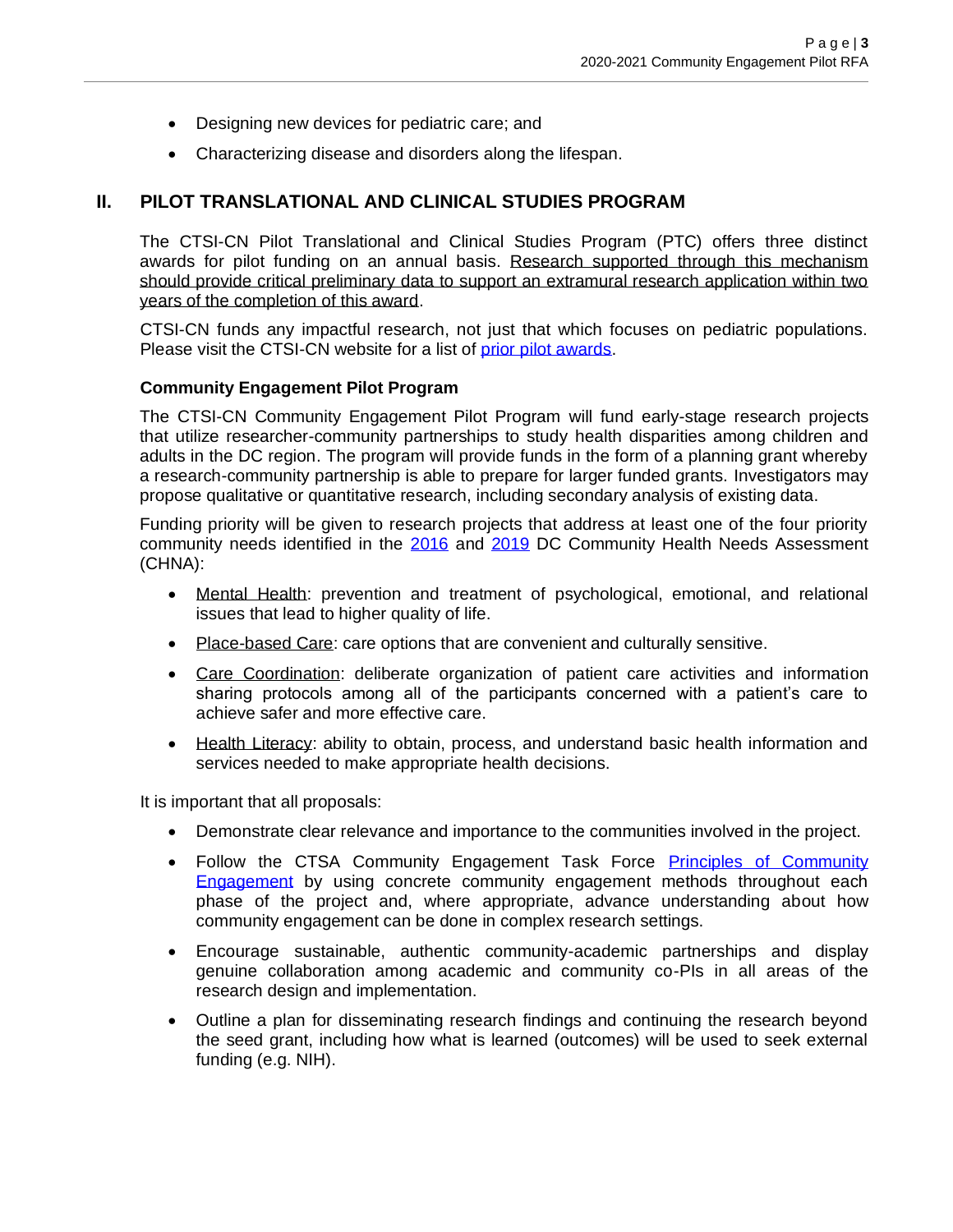**Each application must have at least one academic partner AND one community partner.**  Academic Partners: Faculty at Children's National and/or GW must serve as the academic partners and principal investigators.

Community Partners: Community organizations, leaders, agencies, physician practices, and not-for-profit groups may apply as community partners. Community partners may also serve as co-principal investigators/co-investigators. Applicants who are unclear of whether their partner would be considered a "community partner" are encouraged to inquire with program staff, listed at the end of this section, prior to applying.

A committee of academic and community members will review all proposals to evaluate the strength of the partnership, funding requested, and potential for translation and impact when making awards.

#### **III. IMPORTANT DATES**

| <b>RFA Release</b>              | October 4, 2019                        |
|---------------------------------|----------------------------------------|
| <b>Letters of Intent Due</b>    | November 15, 2019 by COB (5:00 pm EST) |
| <b>Full Proposal Invitation</b> | November 25, 2019                      |
| <b>Open Studios</b>             | December 16, 2019                      |
| <b>Full Proposals Due</b>       | January 24, 2020 by COB (5:00 pm EST)  |
| <b>Funding Announcement</b>     | March 16, 2020                         |
| <b>Award Date</b>               | June 1, 2020                           |

## **IV. ANTICIPATED NUMBER OF AWARDS AND FUNDS AVAILABLE**

#### *The Community Engagement Pilot Program will award a maximum of 2 proposals up to \$50,000 per award.*

CTSI-CN pilot funding is contributed through cost share from both Children's National and The George Washington University. Therefore, it is the goal of CTSI-CN to elicit sufficient pilot applications from both organizations to utilize the dedicated funds of each.

Per **NCATS**, CTSI-CN pilot awards cannot support clinical trial activity beyond phase IIA.

Faculty salary of any investigator and indirect costs are **not** allowed. Community engagement pilot awards may **not** cover salary for the community partner.

Individual awards are available to cover direct research costs. Allowable expenses include salaries and fringe benefits for personnel other than faculty investigators and community partners working on this project (e.g., post-doctoral fellow); project-related supplies/small equipment for the project; costs for patients/subjects (including subject recruiting); consulting costs for statistical and/or informatics support; project-related charges to utilize equipment/core services; and other appropriate costs for necessary services based on justification. Travel costs are allowed when reasonable and justified.

## **V. AWARD PERIOD**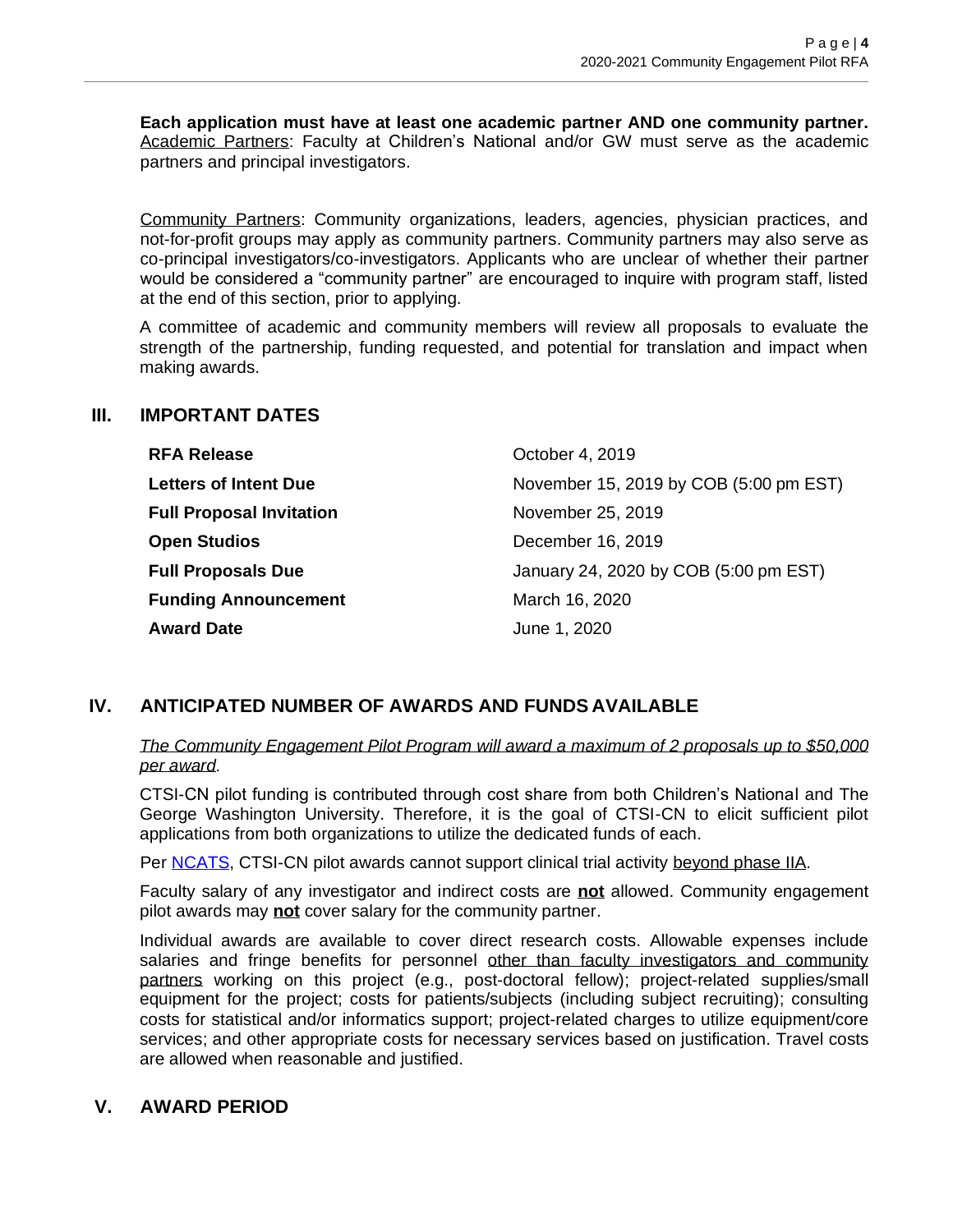The award period is for twelve months, from June 1, 2020 to May 31, 2021. The funds used to support pilot awards are subject to institutional funding period requirements.

In addition, the CTSI-CN is required to comply with the NCATS policy regarding human subjects [and animal research.](https://ncats.nih.gov/funding/grantees/approval-faq) According to the policy, all CTSI-CN-funded Pilot and K projects that involve human or animal subjects are required to secure prior approval from NCATS before funds can be released and project work can begin.

This process enables NCATS to ensure that human and animal subjects are protected and appropriate data safety monitoring is used. Spending of pilot funds cannot be authorized until approval is secured. Please note that IRB approval is required *before* submission to NCATS and that NCATS prior approval takes a minimum of 30 days. Often NCATS prior approval can take 60 days or more. CTSI-CN staff will work with pilot awardees to compile and submit the necessary documents to NCATS. Detailed information about the necessary documentation will be sent to pilot awardees as applicable. Once the documentation is gathered, the official award letters will be released to the impacted awardees.

## **VI. ELIGIBILITY CRITERIA**

Following are the eligibility criteria for all applicants:

- All applicants must become a [CTSI-CN](https://visitor.r20.constantcontact.com/manage/optin?v=001L7pmMP5BCByrEEoHKtboei8GSMar6s_Q6pNjIoymhq5l84wfLIgHJXbMNuXIBBMwKiAxz4pmFMyDL_ER5FxtOVz7cj0DuMicqAqD1W6NlmE%3D) member. If not done previously, applicants will be automatically subscribed to CTSI-CN emails when they submit their application.
- Principal Investigators (PI) must have a PhD, MD, or equivalent doctoral-level degree and must be faculty members at either Children's National or GW.
- Co-PIs are permitted, but each individual may submit one application only, whether as PI or Co-PI. Prior awardees are not allowed to serve as Co-PI.
- Co-Investigators must be faculty at either Children's National or GW, and their salary may not be included in the budget. Prior awardees may serve as Co-Investigators.
- Applications from Associate or full Professors are allowed if they propose a substantively new direction for the PI's research. This new direction must be explicitly stated and justified. Applicants unsure of their eligibility are encouraged to inquire with program staff, listed at the end of this section, prior to applying. Since pilot funding is geared towards early-stage investigators, all applicants should have identified mentors.
- Previous CTSI-CN pilot awardees are **not** eligible for a second award unless they propose a substantively new direction for the investigator's research. This new direction must be explicitly stated and justified. Applicants unsure of their eligibility are encouraged to inquire with program staff, listed at the end of this section, prior to applying.
- Current CTSI-CN KL2 awardees and NIH K awardees are **not** eligible for this program.
- Before re-submitting any proposal substantively similar to a proposal previously submitted to the PTC, a PI must obtain the written permission of a PTC Lead.

The PTC faculty and staff are:

- PTC Co-Lead: Tim McCaffrey, PhD [\(mcc@email.gwu.edu\)](mailto:mcc@email.gwu.edu)
- PTC Co-Lead: Maureen Monaghan, PhD [\(MMonagha@childrensnational.org\)](mailto:MMonagha@childrensnational.org)
- Program Lead: Valery Yankov [\(vyankov@childrensnational.org\)](mailto:vyankov@childrensnational.org)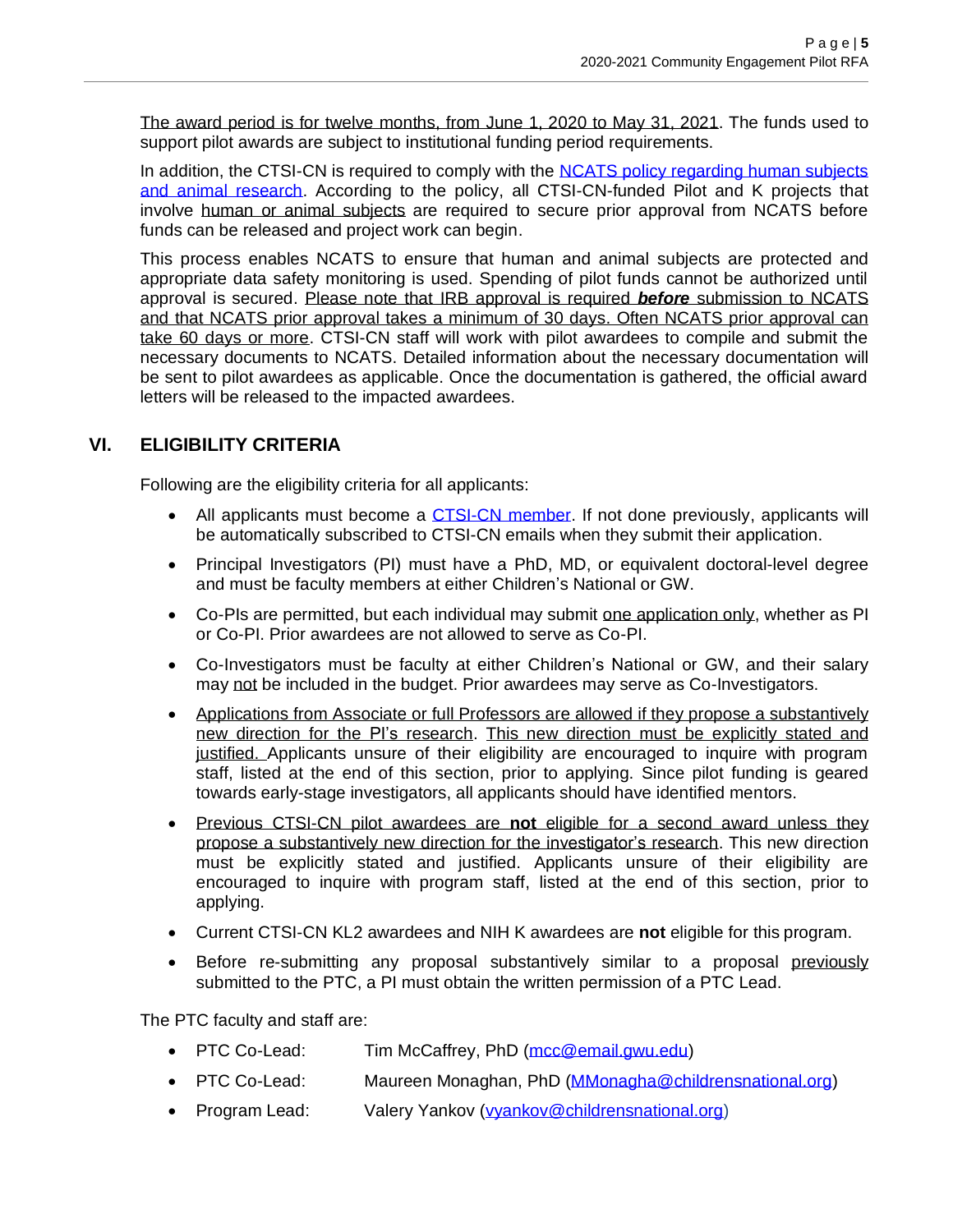## **VII. GENERAL INSTRUCTIONS**

The PTC Pilot Program uses a two-phase approach. In Phase I, applicants must submit a twopage Letter of Intent (LOI). All submitted LOIs will be reviewed by the PTC Leadership and select content experts as required. A subset of applicants will be invited to submit a full proposal.

**Phase I applications for the 2020-2021 Pilot Award must be submitted electronically using the REDCap application form included in the Phase I instructions below.** Applicants must complete the entire form and include a single PDF document.

Phase II applicants will receive additional instructions when they are invited to submit a full proposal.

The format requirements for all submitted documents are as follows:

- Arial, 11-point font
- Margins should be 0.5 inch
- Single spaced

Please adhere to the page limitations specified below. Appendices are not allowed in the LOI submission.

## **VIII. PHASE I: LETTER OF INTENT**

LOIs should be submitted **by 5:00 pm EST on November 15, 2019** through the [REDCap](https://cri-datacap.org/surveys/?s=%20HKNWJYDCJH)  [application form.](https://cri-datacap.org/surveys/?s=%20HKNWJYDCJH) If applicants meet all eligibility criteria listed above, the LOI should be submitted as a single PDF document and should include the following items in the order listed:

- Cover Page: On a **single page**, applicants should provide information regarding all investigators' and mentors' position and rank, primary organization and primary unit (i.e., department, center, or institute), and their contact information (email, office phone, physical address). Each PI should provide his or her signature (e-signature will suffice) acknowledging agreement to submit the proposal.
- Letter of Intent: Applicants are required to submit a document, **no more than two pages**, with the following elements:
	- o Title
	- o Brief Background
	- o Hypothesis and Specific Aims
	- o Experimental Approach
	- o Future Directions (i.e., a brief description of how successful completion of the project will result in a proposal for extramural funding)
	- o References

Note: Cover page, references, and NIH Biosketches do not count toward the page limit.

• NIH Biosketch: Biosketches for the PI and Lead Mentor must be provided and adhere to the **new** [NIH biosketch format](https://grants.nih.gov/grants/forms/biosketch.htm) with a maximum of five pages each. The PI **must** provide an [ORCID number](https://orcid.org/) next to their [eRA Commons](https://era.nih.gov/) user name on their Biosketch. Any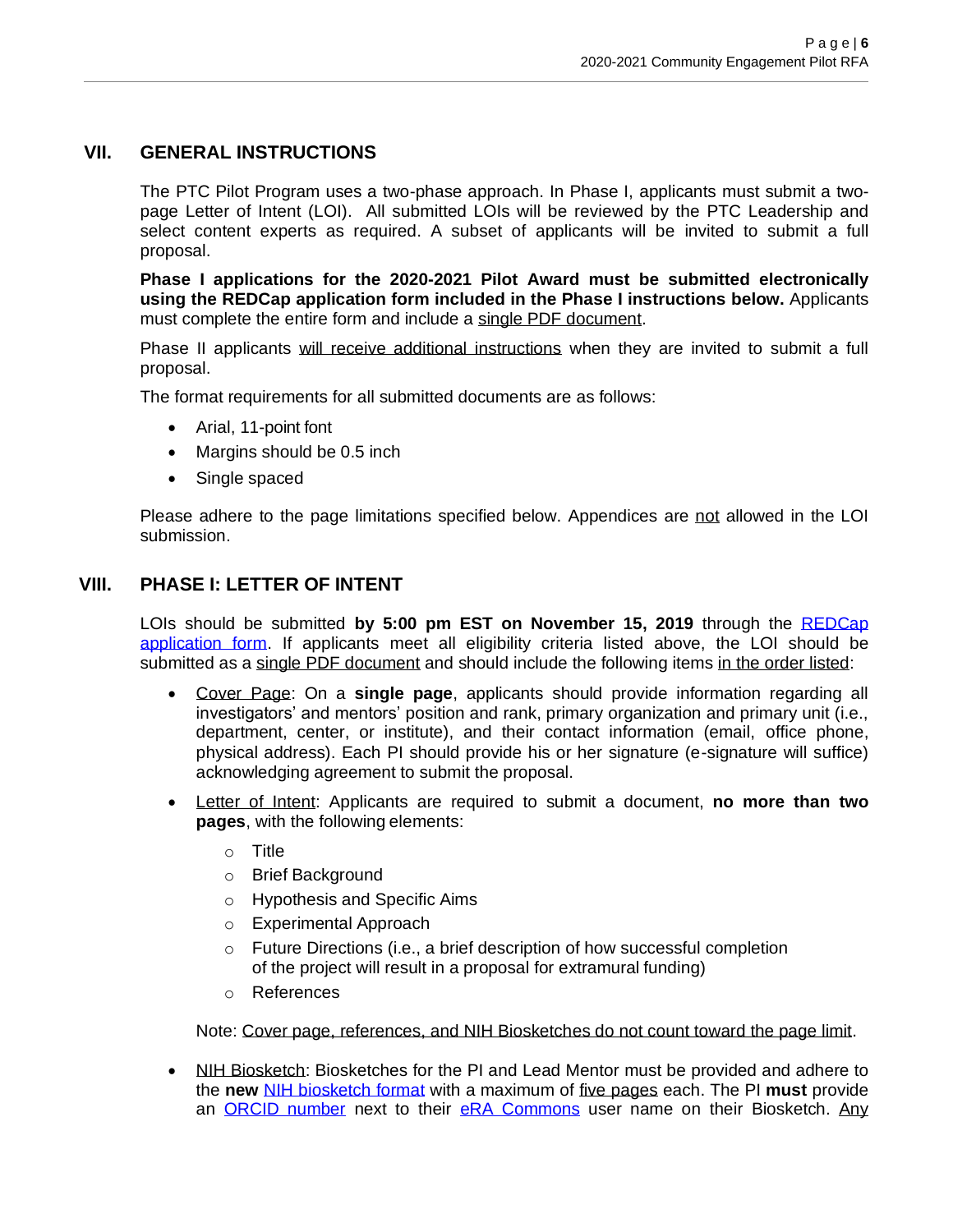applicant who does not have an ORCID number should register to get one.

All submitted LOIs will be reviewed by the PTC Leadership and select content experts as required. A subset of applicants will be invited to submit a full proposal.

The CTSI-CN will **not** provide reviews to LOI applicants.

Applicants who meet all of the eligibility requirements and who have LOIs that meet the requirements for pilot awards will be invited to submit a full application. If further consultation is needed, applicants are encouraged to attend the Open Studios (described below) for project formulation. Additionally, applicants may seek support from the CTSI-CN Grants Enhancement Program and the CTSI-CN Community Engagement Core (See Section X. CTSI-CN Resources).

#### **IX. APPLICATION DEVELOPMENT SUPPORT**

Applicants who move on to Phase II will have the opportunity to attend the Open Studios. The **Open Studio** grew from a recognized need for earlier exposure to the process of project formulation (i.e., conceptualizing and formulating viable, realistic, and promising research proposals).

- The PTC will offer two Open Studios: one at Children's National and one at GW.
- Participation in the Open Studios is strictly voluntary.
- Applicants who choose to participate will have 20-30 minutes of presentation and discussion around their study concept.

The PTC will invite senior investigators and key faculty in specialized services such as biostatistics, informatics, community engagement, team science and more. Before the Open Studio these faculty will review the LOI of each applicant who chooses to participate.

## **X. PHASE II: INVITED FULL PROPOSALS**

Applicants who are invited to submit a full proposal in Phase II will be provided additional instructions at that time. Full proposals must be submitted no later than **5:00 pm EST on January 24, 2020**. The full proposal should be submitted as a single PDF document and should include the following items in the order listed:

- Cover Page: On a **single page**, applicants should provide information regarding all investigators' and mentors' position and rank, primary organization and primary unit (i.e., department, center, or institute), and their contact information (email, office phone, physical address). Each PI should provide his or her signature (e-signature will suffice) acknowledging agreement to submit the proposal.
- Full Proposal: The full proposal should be **no more than seven pages** and submitted as a single PDF document that includes the following elements:
	- o Title
	- o Background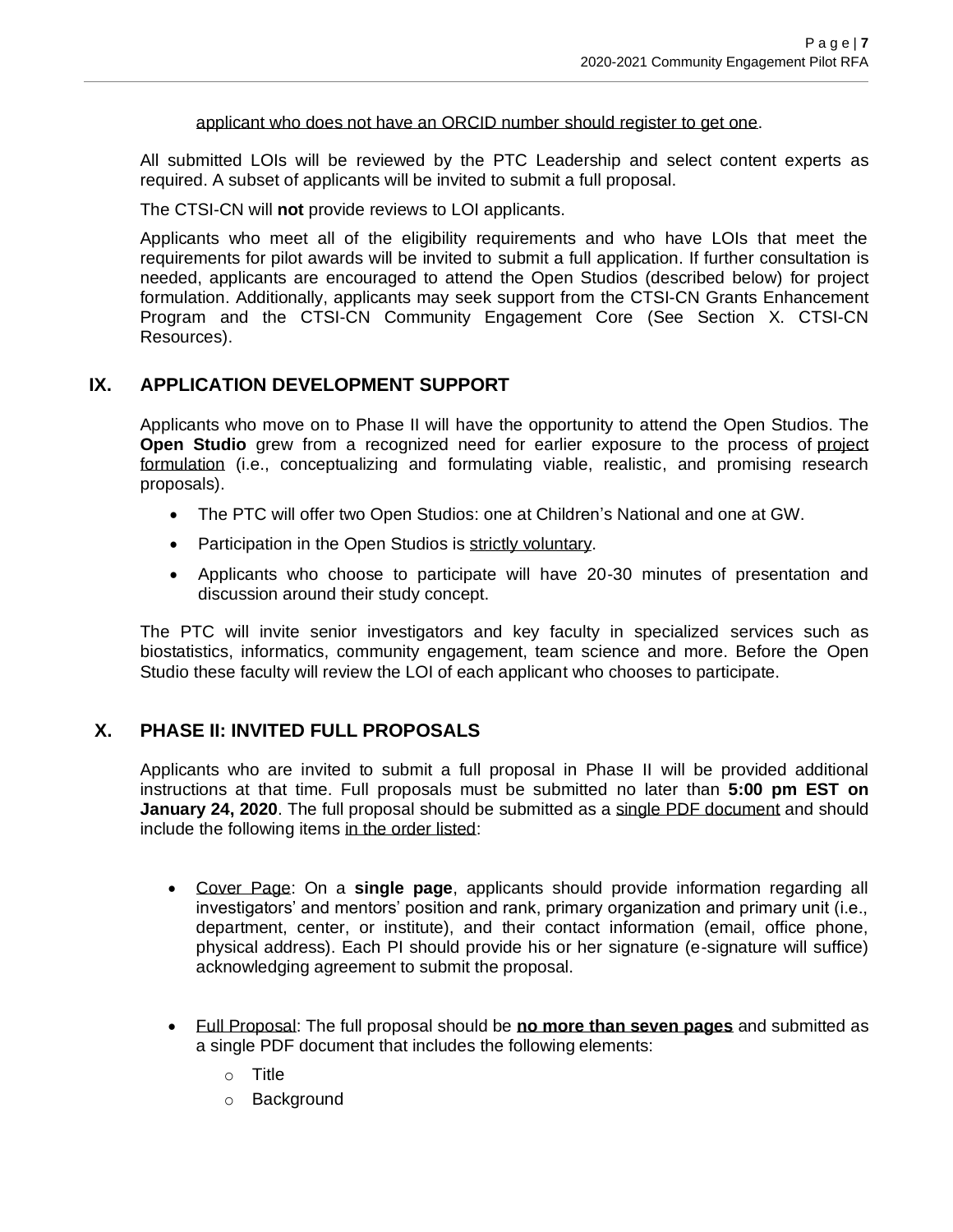- o Hypothesis and Specific Aims
- o Significance
- o Innovation
- o Experimental Approach
- o Future Directions (i.e., description of how successful completion of the project will result in a proposal for extramural funding)
- o References
- Note: Cover Pages, references, budget/budget justification, NIH biosketches, lead mentor/co-mentor statements, and letter of commitment do not count toward the page limit.
- Budget and Justification: Using PHS 398 Form Page 4 (Rev. 06/09), complete the budget template with accompanying budget [justification.](https://grants.nih.gov/grants/funding/phs398/fp4.pdf)
- NIH Biosketches: NIH biosketches of all investigators must be provided and adhere to the **new** [NIH biosketch format](https://grants.nih.gov/grants/forms/biosketch.htm) with a maximum of five pages each. If available, biosketches of any key personnel (e.g., postdoctoral fellows) to be supported by the proposed budget should be included as well.
- Lead Mentor and Co-Mentor(s) Statement: A **single** letter, signed by the Mentor and any Co-Mentor(s), should be included and **not** exceed two pages. The statement should include the following:
	- $\circ$  A description of the research and all other developmental activities such as seminars, scientific meetings, training in the responsible conduct of research, and presentations. It should discuss expectations for publications over the period of the proposed project.
	- $\circ$  The source of anticipated additional support (aside from the pilot funds) for the applicant's research project over the one-year award period.
	- $\circ$  The nature and extent of supervision and mentoring of the candidate and commitment to the candidate's development that will occur during the award period.
	- o The candidate's anticipated portion of time available for research.
	- $\circ$  The mentors' experience as a mentor, including type of mentoring (e.g., graduate students, career development awardees, postdoctoral students), number of persons mentored, and career outcomes.
	- Letter of Commitment: Applications to the community engagement pilot program should include a letter of support and commitment from the dedicated community partner.

The PTC strongly encourages all applicants, but in particular those with human subject and animal studies, to submit their protocol to the IRB before or near the time of submitting their full proposal application. Human subject and animal studies **must get** NCATS prior approval, which requires an IRB approval letter, before spending can be authorized. CTSI-CN staff will work with applicants to compile and submit the necessary documents to their respective IRB.

At least two members of the CTSI-CN Scientific Review Group with relevant content expertise will assess the scientific merit of all proposals. Applications to the Community Engagement Pilot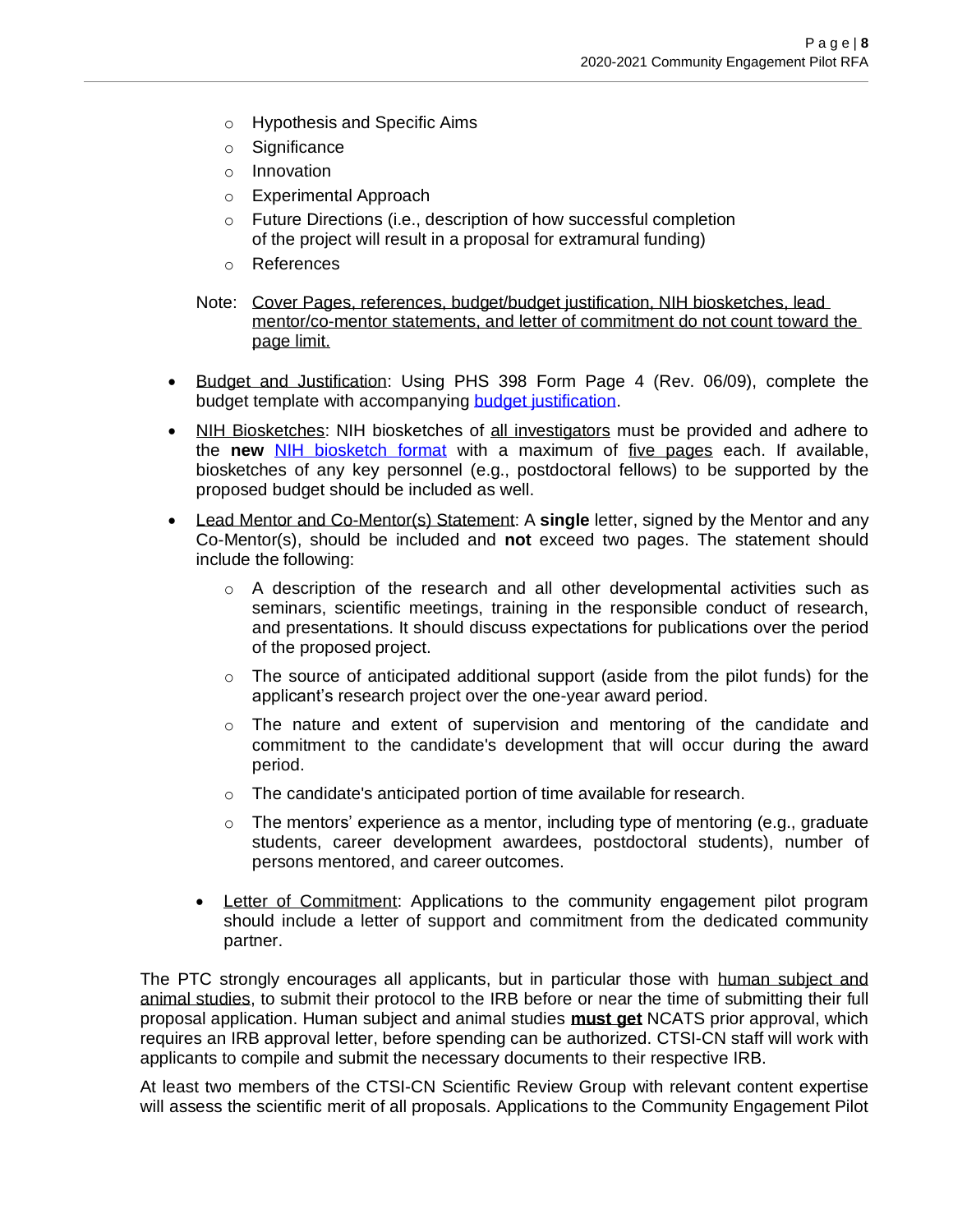Program will be reviewed by a member of the CTSI-CN Community Advisory Board. Each proposal will receive an overall impact score reflecting scientific merit using the NIH [scoring](https://grants.nih.gov/grants/peer/guidelines_general/scoring_system_and_procedure.pdf) [system.](https://grants.nih.gov/grants/peer/guidelines_general/scoring_system_and_procedure.pdf) The CTSI-CN will provide de-identified proposal reviews to all applicants invited to submit a full proposal.

**Final funding decisions will be made at the discretion of Lisa Guay-Woodford, MD, and Mitchell Smith, MD, PHD, PI and Co-PI of the CTSI-CN, based on the recommendations of the PTC and Community Engagement leadership.** 

## **XI. PROGRESS REPORTING**

Pilot awardees are expected to present a Mid-Year Progress Report approximately six months into the award. The mid-year progress report will be a combined presentation and discussion. The goal of this presentation will be for CTSI-CN leadership to troubleshoot potential problems and assess progress. Awardees will be contacted directly by a PTC Program Lead with guidelines and to schedule the progress presentations. A final presentation will be scheduled roughly three months after award completion.

To allow tracking of progress/success of each project, funded investigators will be required to submit data on all relevant work products related to their awards (e.g., abstracts, manuscripts, submitted grants, and funding notifications) at regular intervals via a REDCap survey. The PTC may request additional information from funded investigators.

Each publication, press release, or other document that cites results from the pilot award must include an acknowledgement of our CTSI-CN grant as follows:

*"This publication [or project] was supported by Award Number UL1TR001876 from the NIH National Center for Advancing Translational Sciences. Its contents are solely the responsibility of the authors and do not necessarily represent the official views of the National Center for Advancing Translational Sciences or the National Institutes of Health."*

### **XII. CTSI-CN RESOURCES**

The CTSI-CN fosters broad collaborative investigation that accelerates discovery and drives dialogue across the bench, bedside, and community continuum. Applicants are encouraged to consult with CTSI-CN services, listed below, to access resources and further develop their proposals. CTSI-CN offers some services at no or reduced cost, and **all initial consultations are free**. Early engagement of CTSI-CN services allows investigators to budget for necessary, but often overlooked, study pieces. More information and contacts can be found at [http://ctsicn.org/.](http://ctsicn.org/)

- **Biostatistics, Epidemiology and Research Design (BERD) Consultation**: Our team of experts provide high quality biostatistical and epidemiological support for the development and design of CTR, as well as data management and analysis support. All requestors can be provided with up to four hours of free support. Additional free support can be provided on a case-by-case basis.
- **Informatics Consultation**: provides investigators and their teams with access to recruitment tools, clinical data, and analytic tools required for CTR needs, as well as with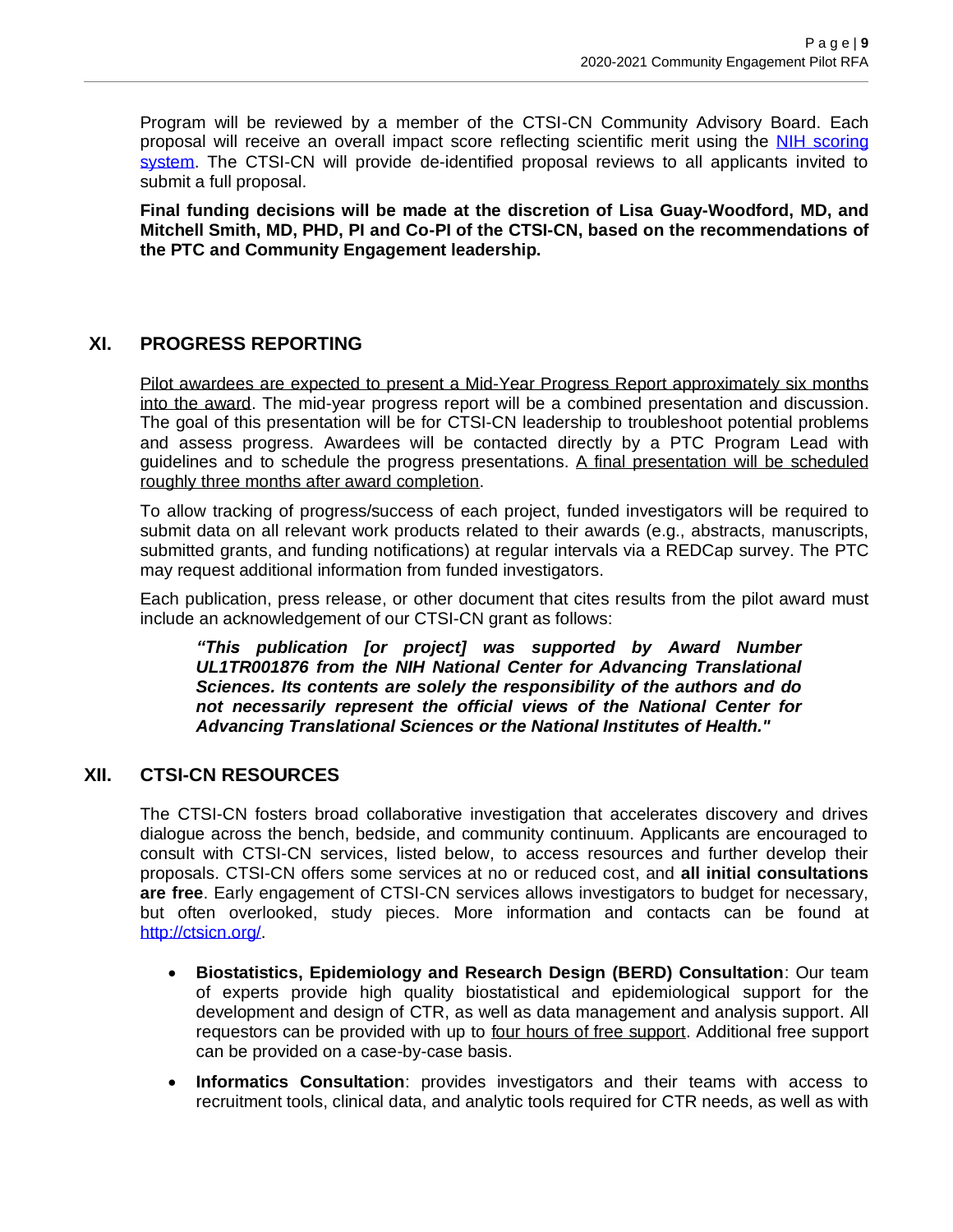the training for the use of these tools. Our Informatics team also provides high-level expertise around study design and data analysis for bioinformatics studies, and in unifying bioinformatics with medical informatics.

- **Grants Enhancement Program** (GEP): provides critical support for junior faculty in writing successful grant applications. The GEP offers the following services:
	- o Open Studios for senior faculty input on early project formulation;
	- o Specific aims and proposal review by senior faculty;
	- $\circ$  Monthly meetings for peer review of and by K- and R-focused junior faculty, facilitated by senior faculty members;
	- $\circ$  Access to materials such as successful grant applications and guidance documents; and
	- $\circ$  By request, external expert review of well-prepared grant applications and mock study sections for multidisciplinary input.
- **Community Engagement Consultation**: offers investigators the opportunity to consult with the Community Board (CB). Consultations address study design and recruitment. Members have expertise in community organizing, mental health and illness, special populations, child welfare and behavioral services for detained youth and children with complex medical conditions.
- **Participant Recruitment Consultation**: assists investigators and their teams maximize the recruitment of research participants - including pediatric and rare genetic disease populations - by using a variety of existing and developing informatics tools, educating teams on their use, and connecting with the community to maximize their buy-in.
- **Regulatory Consultation**: offers investigators support in their IRB process, and alerts about other compliance regulations that need to be addressed.
- **Liaison to Trial Innovation Centers Consultation**: offers support for Multi-site Clinical Trials through the CTSA Trial Innovation Centers. Our team can match investigators with Clinical Trials taking place in other CTSA institutions for collaboration, as well as help our Children's and GW researchers find collaborators for their Clinical Trials studies in other CTSA institutions. We also work with the research teams to ensure trial readiness and offer streamline procedures for the implementation of multicenter research projects.
- **Integrating Special Populations**: provides resources to assist investigators in including special populations in CTR projects. Special populations are defined as: Children from underserved populations (i.e., those experiencing health disparities); fetuses and their mothers; and children with rare genetic disorders.
- **Clinical Research Unit (CRU)** at Children's National Main Hospital (*GW researchers have limited access to these services*): The CRU offers a variety of resources and specialized services for investigators/research staff and their clinical research protocols. Services can be performed in the CRU or other hospital areas, both inpatient and outpatient. All CRU personnel have comprehensive training, including GCP, to perform each service/task with the highest level of efficiency, quality, and ethical standards. In addition, the CRU leadership and management team has many years of combined experience in clinical research in pediatrics and other vulnerable populations. Services include: